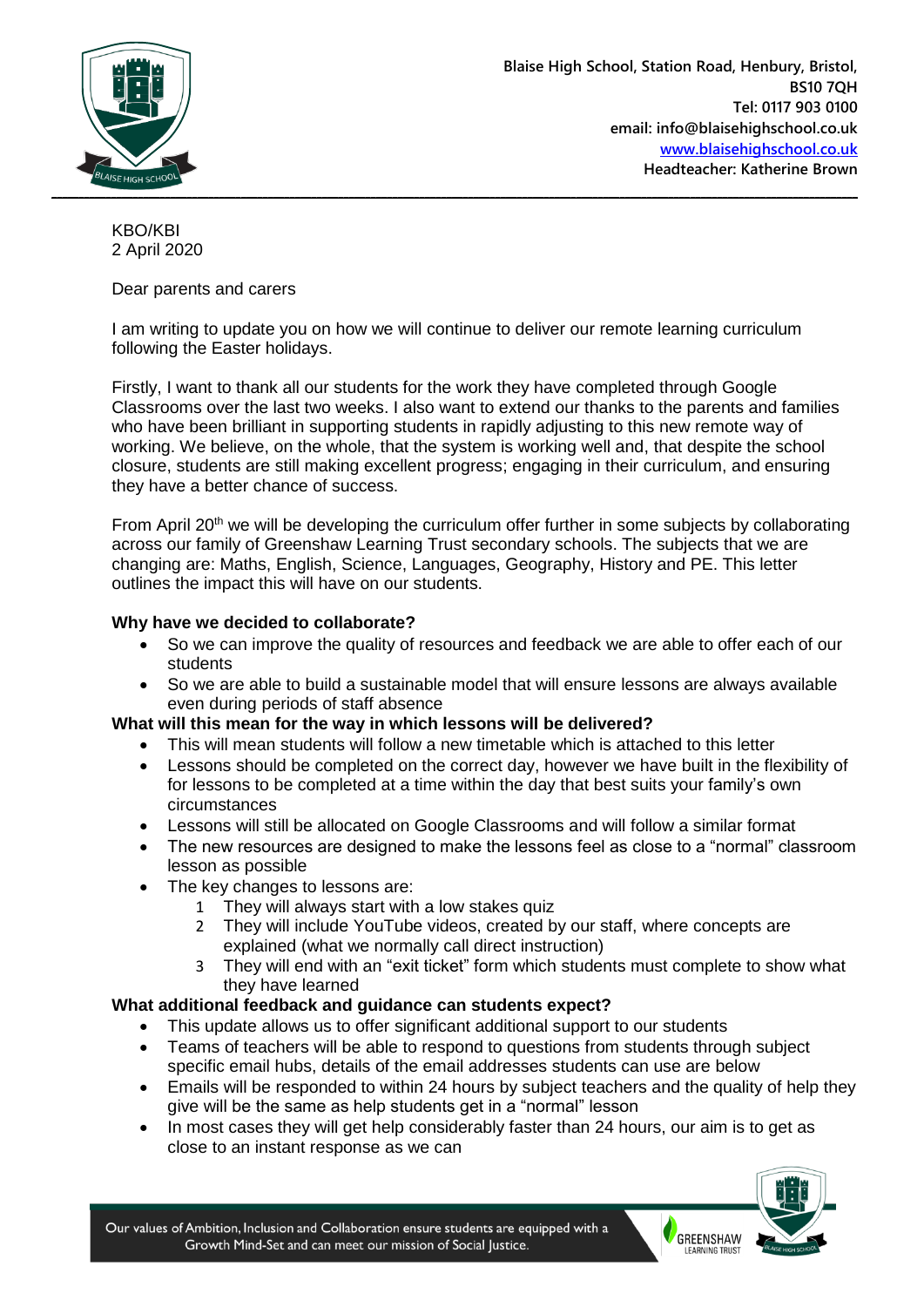Teachers will also be able to analyse "exit ticket" responses and give feedback to ensure students make excellent progress

| <b>Subject</b>     | Subject email hub                              |
|--------------------|------------------------------------------------|
| English            | englishhelpdesk@greenshawlearningtrust.co.uk   |
| Maths              | mathshelpdesk@greenshawlearningtrust.co.uk     |
| Science            | sciencehelpdesk@greenshawlearningtrust.co.uk   |
| History            | historyhelpdesk@greenshawlearningtrust.co.uk   |
| Geography          | geographyhelpdesk@greenshawlearningtrust.co.uk |
| French and Spanish | mflhelpdesk@greenshawlearningtrust.co.uk       |

*\*for help in subjects not listed above, students should email their own teachers or contact them through Google Classrooms*

We are confident that these improvements will be beneficial to our student and we are happy to take any questions you may have through the normal ways of contacting our school.

Yours faithfully

**Ms K Brown Headteacher**